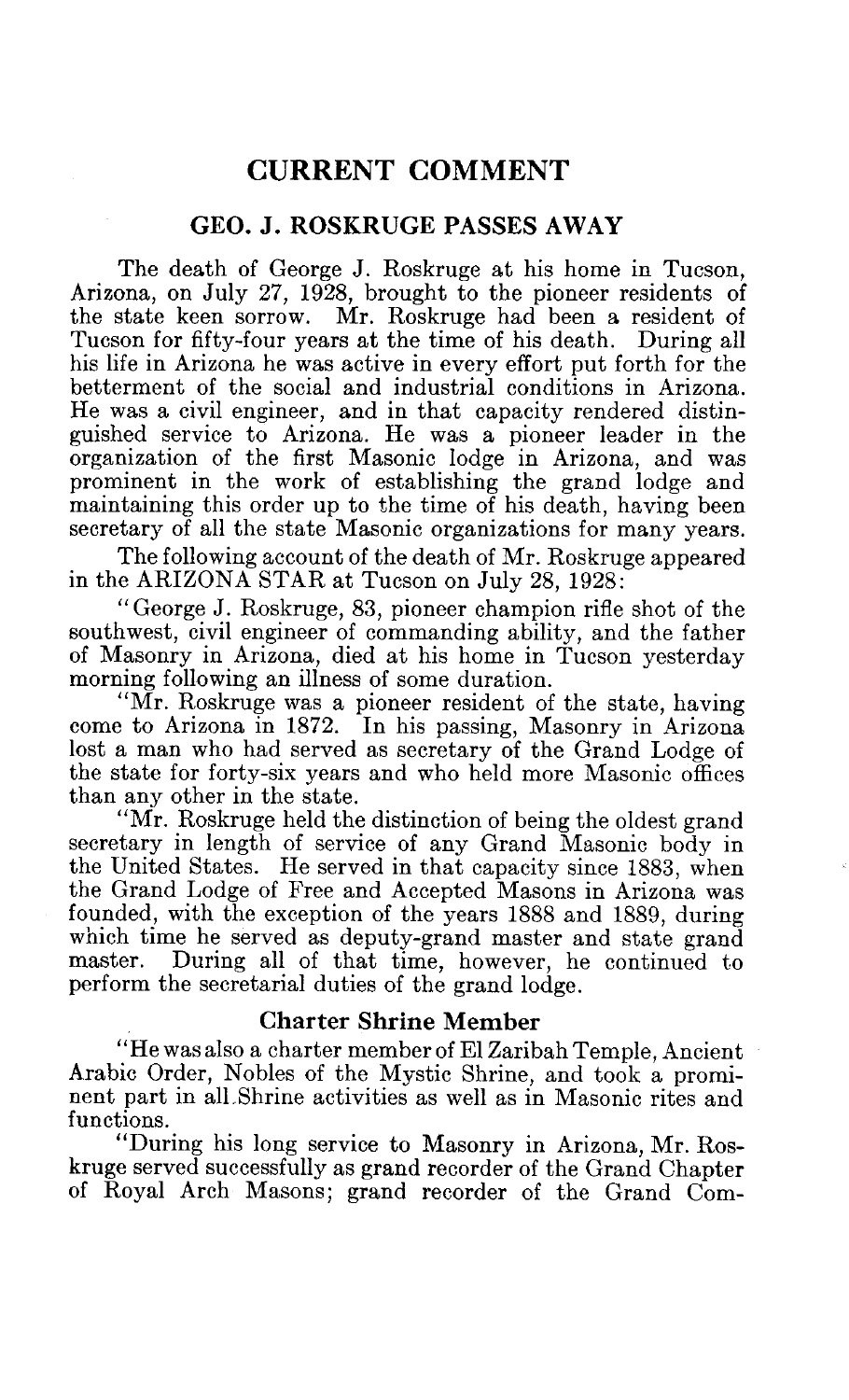mandery, Knights Templar of Arizona; grand recorder of the Grand Council of Royal and Selected Masters of Arizona; grand master of the Grand Lodge, F. and A. M.; past grand high priest of the Grand Chapter of R. A. M.; grand commander of the Grand Commandery of Knights Templar; grand illustrious master of Grand Council, R. and S. M.; master of Tucson Lodge No. 4, F. and A. M. Mr. Roskruge also was a 33rd degree member of the Ancient and Accepted Order of the Scottish Rite.

"Mr. Roskruge was born in Roskruge, Cornwall, England, April 10, 1845. He was a truly self-made man and began his business career at the early age of fifteen as a messenger boy in a law office in his native town. On April 12, 1860, he entered the Seventh Company of the Duke of Cornwall's Rifle Volunteers and served ten years, during which he came into prominence as a remarkably accurate rifle shot. He won many company and regimental prizes and for two years prior to his resignation from the volunteers he wore the three stars which marked him as the champion rifle shot of his company. Mr. Roskruge maintained his skill through his many active years and rifle matches formed one of the important interests of his life. He matches formed one of the important interests of his life. served as secretary in Arizona for the National Rifle Association and as secretary and treasurer of the State Rifle Association. He served also as president of the Pacific Coast Rifle League in 1914, and as secretary-treasurer of the Tucson Rifle Club.

#### **Came to U. S. in 1870**

"In 1870 Mr. Roskruge left his native land and settled in Denver, Colorado, the same year. He was employed there for two years and then, with sixteen others, came to Arizona in 1872 and settled first at Prescott. During 1874 he was in the field with United States Deputy Surveyor C. **B.** Foster and later prepared the maps and field notes for transmission to the surveyor general. He served until 1880, when he resigned the office, having been appointed United States deputy land and mineral surveyor. Later he served for four years as county surveyor of Pima County; for three years as city engineer of Tucson, and on July 1, 1893, was appointed chief clerk in the United States surveyor general's office. In 1896 he was appointed United States surveyor general by President Cleveland and held that office until 1897, when he was elected president of the Association of Civil Engineers of Arizona. He was also identified with the American Society of Irrigation Engineers. "In May, 1896, Mr. Roskruge was united in marriage to

Miss Lena Wood, a native of California, who was reared and educated in that state.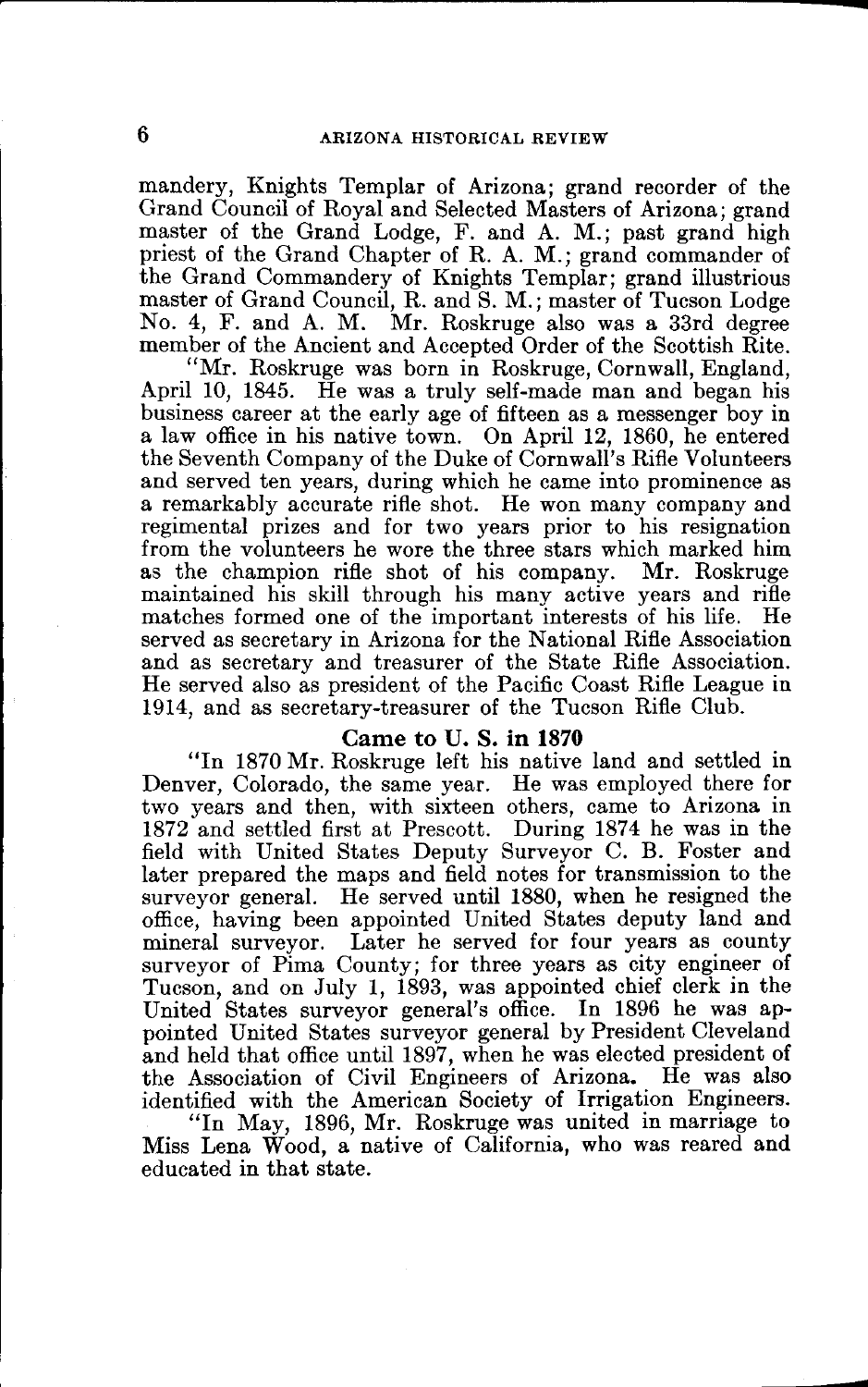

GEORGE J. ROSKRUGE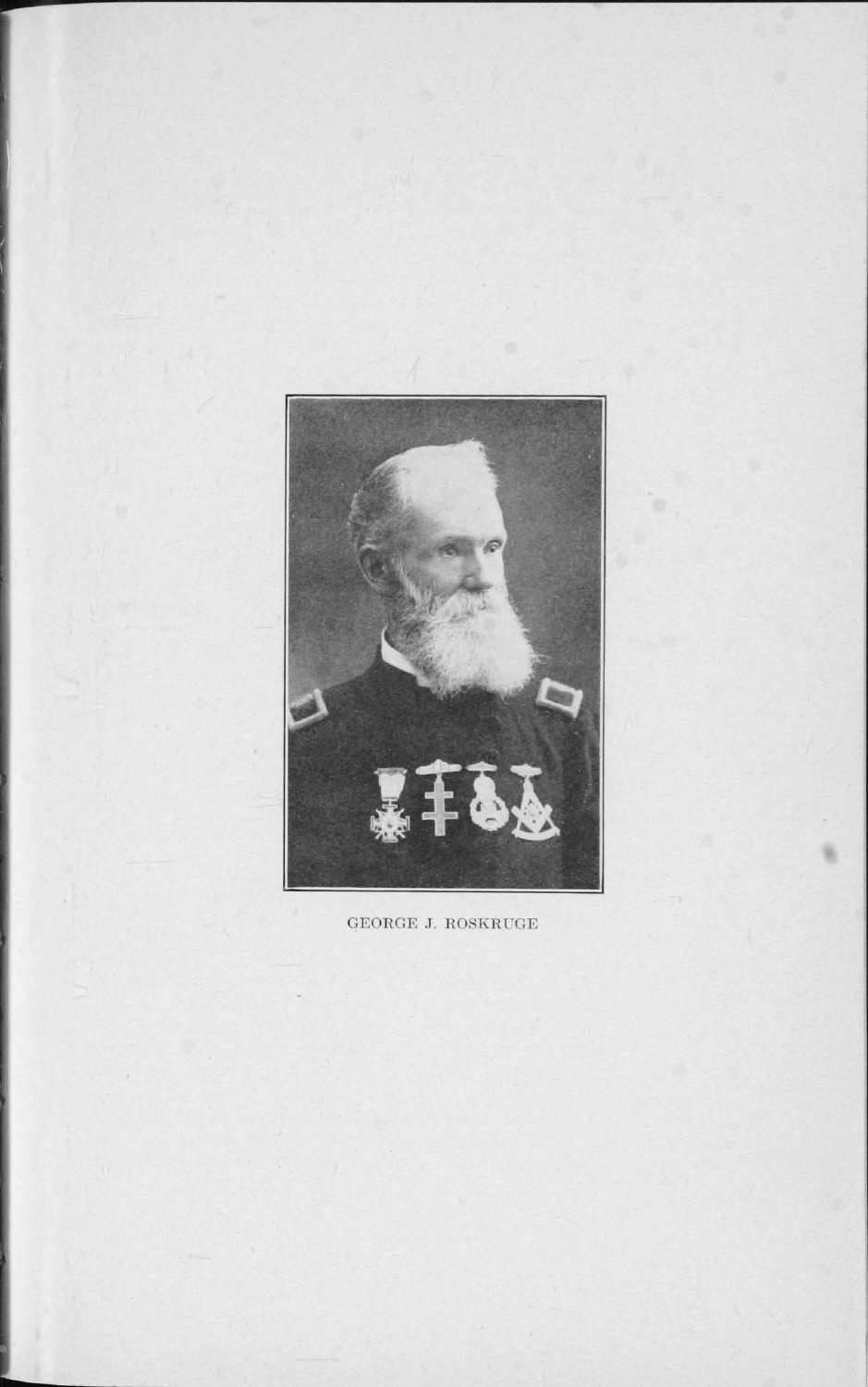"He served as president and member of the board of education in Tucson at intervals from 1881 to 1914, and was otherwise identified in an important way with municipal affairs.

"In recognition of his outstanding record of service, the Arizona Grand Lodge will be convened and will be in charge of funeral services for Mr. Roskruge, to be held in Tucson at 4 o'clock Monday afternoon. Prominent Masons and Shriners from every section of the state are expected to attend the services.

"Mr. Roskruge is survived by four nephews, George, Will and Stanley Kitt of Tucson, and Kendall Kitt of Los Angeles, and a niece, Mrs. Culin of Los Angeles."

## Flags on Casket

"TUCSON, ARIZONA, JULY 27- $-(AP)$ 

"The Stars and Stripes and the Union Jack will be placed on the casket of George J. Roskruge, pioneer of Arizona and father of Masonry in the state, at funeral services which will be conducted at 4 o'clock Monday afternoon in the Masonic Temple in Tucson. The placing of the flags was his request, made the last time he entered the temple.

"The eminent Mason died at 10:30 o'clock this morning following an illness of several months.

"The grand lodge will convene in the Masonic Temple at 3 o'clock Monday afternoon, preceding the hour of the funeral services.

"Mr. Roskruge was the organizer of the first Masonic lodge in Arizona—Tucson Lodge No. 1—was one of the organizers of the Lodge of Perfection, and secured for Arizona the Rose Croix. He was grand secretary of all Masonic bodies of the state at the time of his death."

Following is the story of an early day experience of George J. Roskruge, soon after his arrival in Arizona in 1872, related by Roskruge to the Arizona State Historian:

In July, 1872, Roskruge was camped at Volunteer Springs, near the site of the present railroad station of Bellemont. Food was scarce and two members of the party went out after game. The first man had been gone for several days when the second man left. When he did not return, after a couple of days, the other four of the party, including Roskruge, started for Prescott, for almost no food was on hand. One man, a Scandinavian, apparently big and stout, had to be herded along, insisting that all he wanted was to lie down and die. The road was down Hell Canyon and Roskruge says his experience in that gorge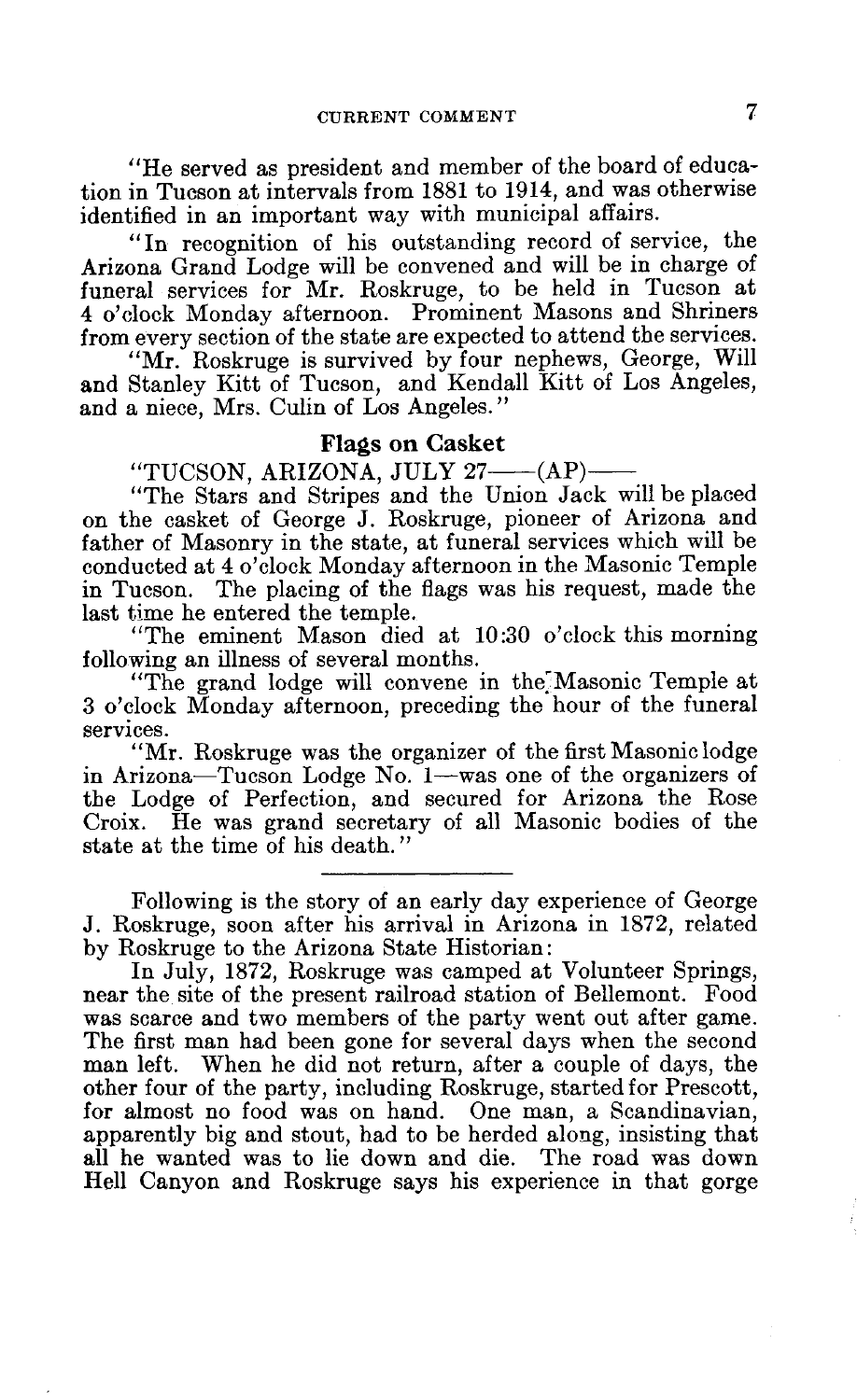showed it well named. Practically no food was available except prairie dogs, and few of them. Roskruge finally managed to get to the Little Chino Valley, near where the first territorial capital was established and there Mrs. Banghardt gave him some bread and milk. The Scandinavian had been left behind, apparently played out. Very soon, however, he was seen Very soon, however, he was seen coming, running at high speed. On arrival, he declared he had run nine miles without stopping and that he had narrowly escaped being run down by bands of Indians, saving his life only by superior speed. Roskruge then went to Prescott, where he asked General Crook for an escort of horses to go back and search for the two men who were left behind at Volunteer Springs. Crook warned him that the intervening country swarmed with hostile Indians and refused to send any soldiers, but provided four horses, without equipment. Roskruge found three other men to go with him and scraped up apologies for saddles and bridles and made the journey back, finding the two men. Injury was the reason why the first man had not returned to camp and the second man had stayed with him. On the return trip there was a brush with the Indians in the Verde Valley.

For a while Roskruge had a hard time in Prescott, often lacking a meal, then he secured employment on the survey of the Fifth Standard Parallel North, through to the Colorado This was the first survey work ever done by Roskruge, who afterwards became a civil engineer, an assistant in the office of the surveyor general in Tucson, under Wasson, and still later Surveyor General of Arizona. In Tucson, he lived for a while in the house of Governor A. P. K. Safford.

# **DEATH OF HON. CHAS. R. DRAKE**

On the Sixteenth day of June, 1928, Hon. Chas. R. Drake, former pioneer resident of Arizona, and one who was active in the development of the business and industrial life of the territory, died at his home in Long Beach. At the time of his death, Mr. Drake was nearing his 85th birthday. He came to Arizona in-1871 as hospital steward in the army, having been<br>assigned to duty at Ft. Lowell, near Tucson, Arizona. He assigned to duty at Ft. Lowell, near Tucson, Arizona. retired from this service in 1875 when he was appointed assistant postmaster at Tucson. Later in the same year he was appointed assistant depository, which office had charge of government funds to pay for all military and Indian supplies in the then territory. This service he continued until 1881, when he was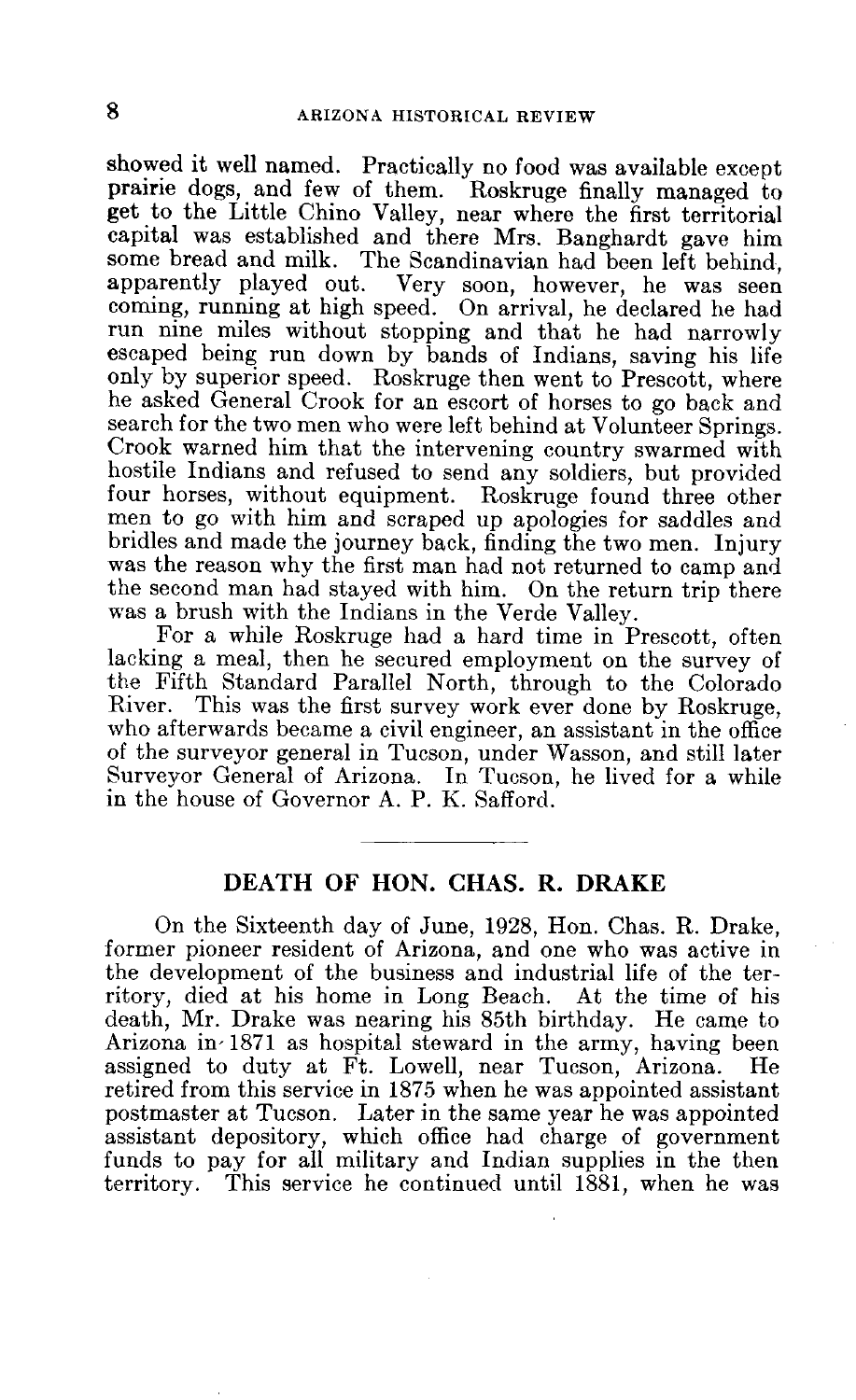elected recorder for Pima County, in which office he served for two two-year terms. In 1889 he was appointed receiver of the ILST Land Office in Tucson by President Harrison. During U. S. Land Office in Tucson by President Harrison. these years Mr. Drake had been instrumental in founding and building up a successful general insurance and real estate brokerage business, which he continued until he departed from Arizona to make his home in California. He was elected and served two terms in the upper house of the territorial legislature. In 1889 he was chosen as president of the territorial council, which met first at Prescott and later concluded the business of the session in Phoenix, the capital of the territory having been removed to Phoenix as a result of the first law passed by the Fifteenth Territorial Legislature. Mr. Drake had a correct vision of the future of Phoenix and the Salt River Valley and was a leader in the removal of the Arizona seat of government from Prescott to its present location.

Hon. Chas. R. Drake, was born at Walnut Prairie, Clark County, Illinois, July 22, 1843. He was the son of Charles Drake, a native of Richmond, Virginia, and Mahale Jane Jetter Drake, who was born in Louisville, Kentucky. On the paternal side, he was a direct descendent of Sir Francis Drake, one of the world's greatest explorers. He received a practical public school education and inaugurated his successful business career as a druggist clerk in the employ of William Matthew and Sons at St. Louis, Missouri.

#### Joined Navy

When twenty years old, in 1863, Colonel Drake volunteered to serve in the United States Navy. He first served as acting master's mate and later as master's mate under Admiral Porter in the Mississippi Squadron.

His war experience included service in the famous Mosquito Fleet on the Red River, and he was on the scene of several of those historical Mississippi sieges in which the navy played a major role. At the close of the Civil War in 1865, he went to New York City, where he resumed his occupation as druggist clerk.

In 1871 Colonel Drake re-entered government service as hospital steward in the army and was assigned to duty in the Department of Arizona, stationed at Ft. Lowell, Tucson.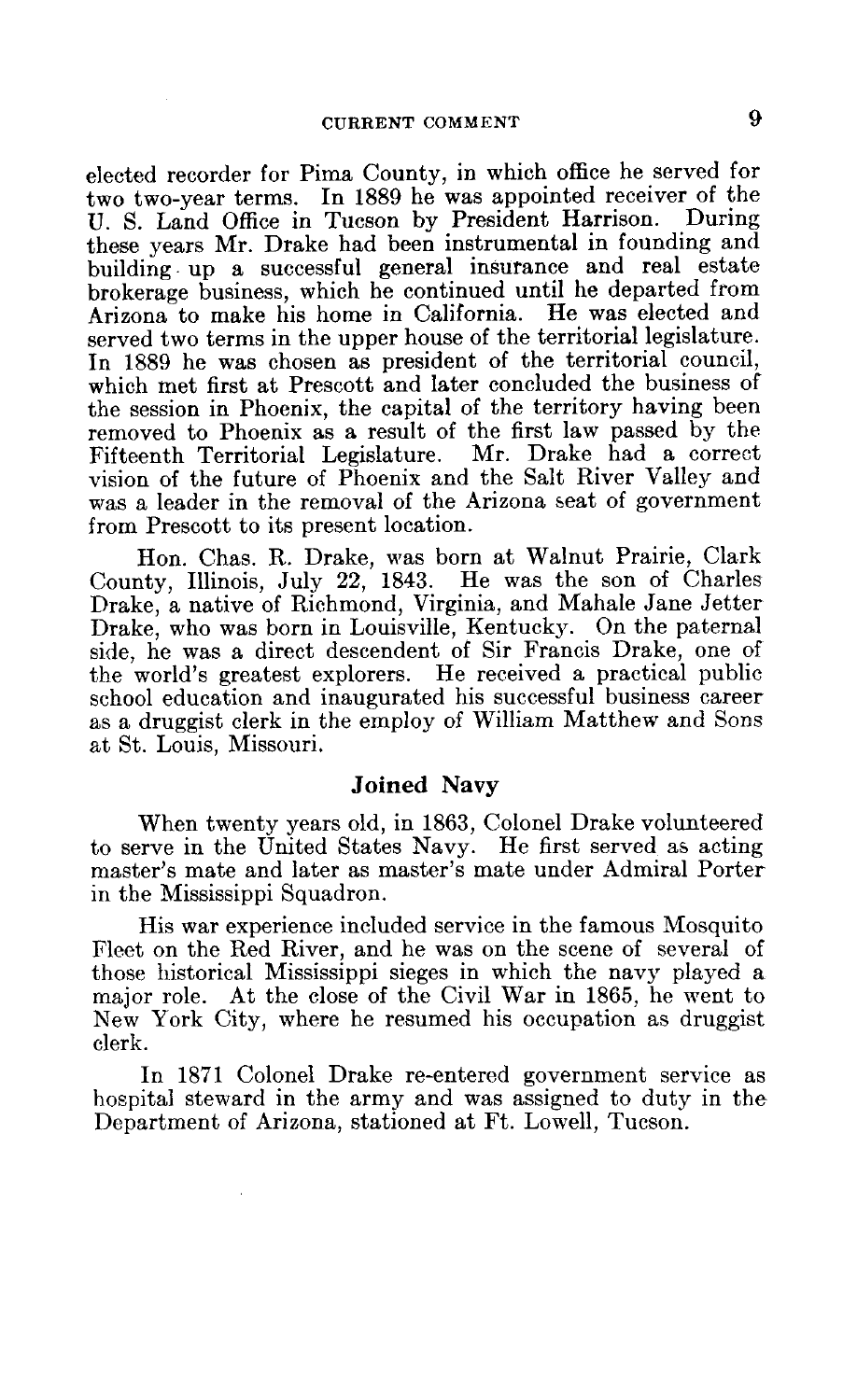# **PREHISTORIC IRRIGATION**

At 4 o'clock in the morning, after an all night speech on the Colorado River, Senator Ashurst surprised the Senate with these words, "Before Rome was founded, or the wolf suckled Romulus and Remus, a civilized race had conquered the deserts of Arizona, had builded great communal homes and cultivated its lands."

Old indeed is the Southwest. Only forty-six years after Columbus came to the New World, Spanish adventurers began their work of exploration. Spanish families were founded at Santa Fe a score of years before the Mayflower brought colonists to Plymouth. Spanish padres found the ancient civilization and recorded a history of canals and cities whose antiquity no man knew.

Not until long years later, when the first land seekers came into the Valley of the Rio Salado, and found there a network of "sunken roads," was the discovery made of the vastest ancient irrigation system in North America. Canals and huge buildings were found on the Rio San Francisco, which the later comers re-named the Verde River. The valley settlers objected to being called "Saladoans" and so they translated the name into our atrocious and rightly ridiculed name, the Salt River Valley.

A larger rural population tilled the fields of this valley before the commencement of the Christian Era than farm its lands today. They were the Original Engineers, the true Pioneers; canals and clan-castles were here built, used, abandoned, forgotten, when London and Paris were yet clusters of wild huts.

The story of this race will begin in the next issue of the Arizona Historical Review, January, 1929, a history prepared by Dr. Omar A. Turney who has been gathering data about them for forty-odd years. His map of the ancient canals and an account of their magnitude was presented to the Royal Geographic Society of London, and at the request of Sir William Ramsay he was elected a Fellow of the Society.

These articles will run through the entire issues for the vear 1929. The reader will see a race bringing from the far The reader will see a race bringing from the far south the culture of a superior people and surrounded on all sides by barbarians; he will learn of the first puny canals on arroyos, of the gradual conquest of the river, and will discover the numerous differences between this people and the tribes which lived to the north and east and made the Black-on-white pottery.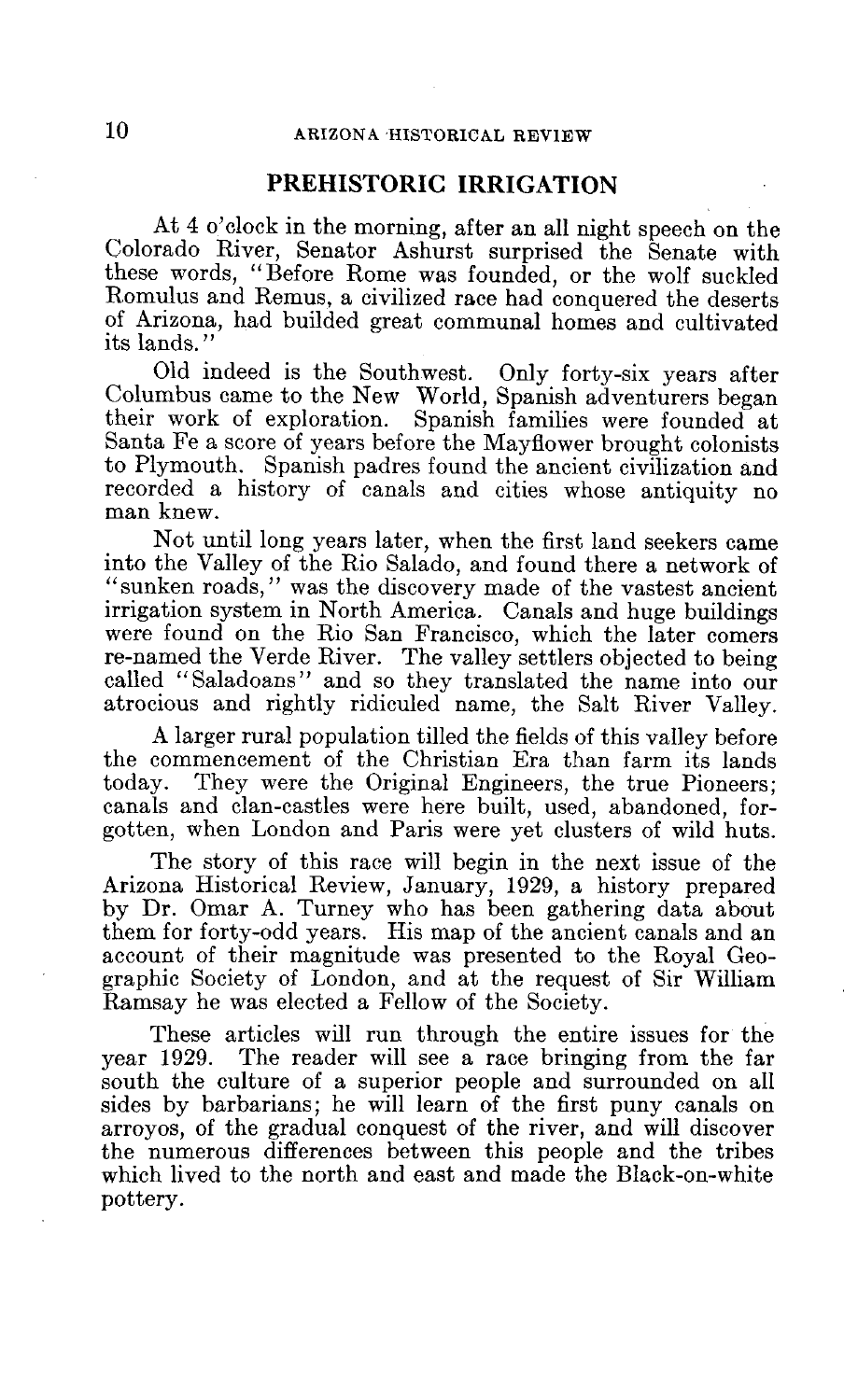There will be seen the necessity for the creation of an ancient culture district, to be known as the Lower Salt, and for naming its potteries the Red-on-buff. The strength of the race will appear, and the causes for their final defeat and enforced abandonment of a home which had been theirs for more years than the time that white man has now been in the New World. The irrigation works of all other peoples in North America will seem crude and trivial.

Then the irrigation works of South America will be reviewed and the differences in the engineering problems considered. Great as were their accomplishments in the building of hillside canals, which wound for miles around mountain sides, where the canal on one side was cut into the hill and on the other side supported by retaining walls, yet the total ground reclaimed was small as compared to the one hundred and seventy square miles of continuous fields cultivated in the Valley of the Salado.

Long before the siege of Troy, irrigation was practiced in the valley of the Nile, and in the valleys of the Euphrates and Tigris. There the problems were simple, and the engineering There the problems were simple, and the engineering crude; results can be measured more in terms of the acres reclaimed than by the difficulties overcome.

When the reader has seen the accomplishments of the people in the days of the building of the pyramids and of writing in cuneiform characters on clay tablets, the result will bring surprise, and an added respect and thrill of pride for the ancient engineers of our own Salt River Valley. We may again find occasion for boasting in this, the Land of the Stone Hoe.

# **ARIZONANS PICNIC IN CALIFORNIA**

There exists in Southern California, with headquarters in Los Angeles, an organization of former residents of Arizona, known as the "Arizona Society of Southern California." This known as the "Arizona Society of Southern California." organization was formed more than twenty-five years ago and was originally named the "Arizona Hassayampa Society." Annually this society holds a picnic at some place in the vicinity of Los Angeles, and this year this annual Arizona picnic was held at Bixby Park, in Long Beach, on August 18. The attendance this year was the largest ever known and numbered no less than fifteen hundred who now reside in California, including many present residents of Arizona on vacation or business visits to points in Southern California.